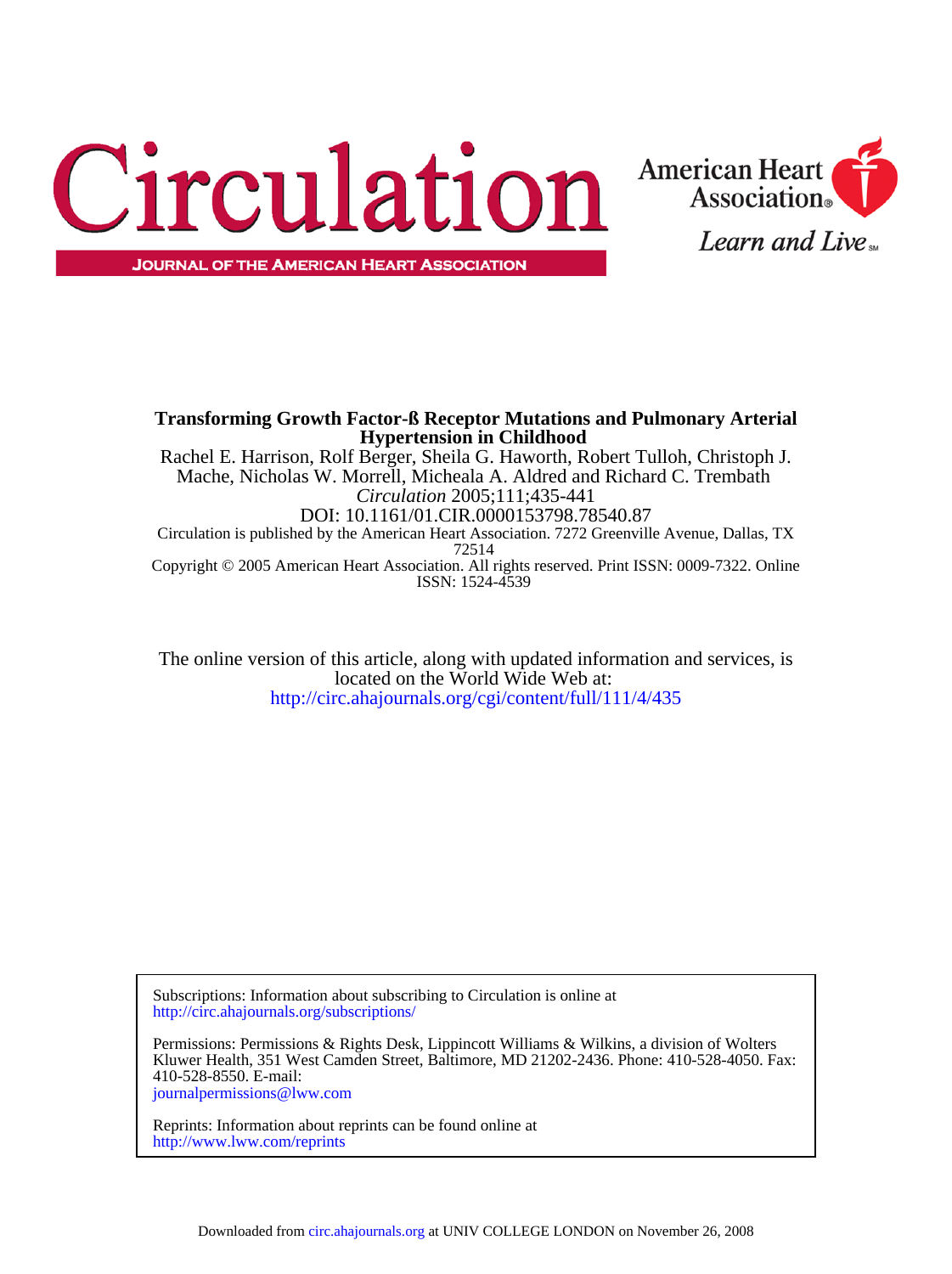# **Transforming Growth Factor-** *B* Receptor Mutations and **Pulmonary Arterial Hypertension in Childhood**

Rachel E. Harrison, MRCPCH; Rolf Berger, MD; Sheila G. Haworth, MD; Robert Tulloh, DM, FRCPCH; Christoph J. Mache, MD; Nicholas W. Morrell, MD; Micheala A. Aldred, PhD; Richard C. Trembath, FRCP

- *Background*—Pulmonary arterial hypertension (PAH) is a potentially fatal vasculopathy that can develop at any age. Adult-onset disease has previously been associated with mutations in *BMPR2* and *ALK-1*. Presentation in early life may be associated with congenital heart disease but frequently is idiopathic.
- *Methods and Results*—We performed mutation analysis in genes encoding receptor members of the transforming growth factor- $\beta$  cell-signaling pathway in 18 children (age at presentation  $\leq 6$  years) with PAH. Sixteen children were initially diagnosed with idiopathic PAH and 2 with PAH in association with congenital heart defects. Germ-line mutations were observed in 4 patients (22%) (age at disease onset, 1 month to 6 years), all of whom presented with idiopathic PAH. The *BMPR2* mutations ( $n=2$ , 11%) included a partial gene deletion and a nonsense mutation, both arising de novo in the proband. Importantly, a missense mutation of *ALK-1* and a branch-site mutation of *endoglin* were also detected. Presenting clinical features or progression of pulmonary hypertension did not distinguish between patients with mutations in the different genes or between those without mutations.
- *Conclusions*—The cause of PAH presenting in childhood is heterogeneous in nature, with genetic defects of transforming growth factor- $\beta$  receptors playing a critical role. (*Circulation*. 2005;111:435-441.)

Key Words: activin receptors, type I **n** receptors, growth factor **n** cell adhesion molecules **n** pulmonary heart disease signal transduction

Characteristic features of pulmonary arterial hypertension (PAH) include sustained elevation of pulmonary arterial pressure (mean pulmonary arterial pressure  $>25$  mm Hg), leading to right heart failure and premature death. A recently revised PAH classification distinguishes between clinical presentations related to cardiac or systemic disease, idiopathic PAH (IPAH), and familial PAH cases that demonstrate autosomal dominant inheritance.1 However, pathological examination of the lung consistently reveals obstruction of small pulmonary arteries caused by proliferation of both endothelial cells and vascular smooth muscle, together with active remodeling of the arterial vascular bed.

In the past 3 years, genetic studies have significantly increased our understanding of the molecular basis of PAH, demonstrating that the most frequent cause of familial PAH is mutation of receptor members of the transforming growth factor (TGF)- $\beta$  superfamily.<sup>2,3</sup> More than 50 disease-causing defects in the gene encoding the type II receptor BMPRII are currently reported, many of which have been identified in patients with no known family history of PAH because of the low penetrance of these mutations.<sup>2–10</sup> Significant questions remain regarding the mechanisms through which *BMPR2* mutations lead to the development of PAH. Analysis of the impact of disease-causing  $BMPR2$  mutations on TGF- $\beta$ signaling has provided little insight into the clinical variability of PAH, particularly in terms of disease penetrance, response to treatment, or age of onset, which may vary significantly within families.

Molecular genetic analysis of specific patient cohorts can provide another route for identifying TGF- $\beta$  signaling defects central to the development of PAH. Investigation of PAH subjects in families exhibiting clinical features characteristic of hereditary hemorrhagic telangiectasia (HHT) has identified mutations of the type I receptor *ALK-1* as a rare cause of PAH,<sup>11,12</sup> although no evidence exists to date of a direct interaction between ALK-1 and BMPRII.

Raised pulmonary artery pressure associated with many of the pathophysiological features of PAH is also observed in much younger individuals, although in some of these patients, the disease is associated with cardiac anomalies or may

© 2005 American Heart Association, Inc.

*Circulation* **is available at http://www.circulationaha.org DOI: 10.1161/01.CIR.0000153798.78540.87**

Received June 18, 2004; revision received September 17, 2004; accepted October 5, 2004.

From the Division of Medical Genetics, University of Leicester, Leicester, UK (R.E.H., M.A.A., R.C.T.); Division of Paediatric Cardiology, Beatrix Children's Hospital/University Hospital Groningen, Groningen, the Netherlands (R.B.); Vascular Biology and Pharmacology Unit, Institute of Child Health, UCL, London, UK (S.G.H.); Department of Paediatric Cardiology, Guy's and St Thomas' Hospital, London, UK (R.T.); Department of Paediatrics, Medical University Graz, Graz, Austria (C.J.M.); and Addenbrookes Hospital, University of Cambridge, Cambridge, UK (N.W.M.).

Correspondence to Richard C. Trembath, Professor of Medical Genetics, Departments of Genetics and Cardiovascular Sciences, Adrian Bldg, University of Leicester, Leicester LE1 7RH UK. E-mail rtrembat@hgmp.mrc.ac.uk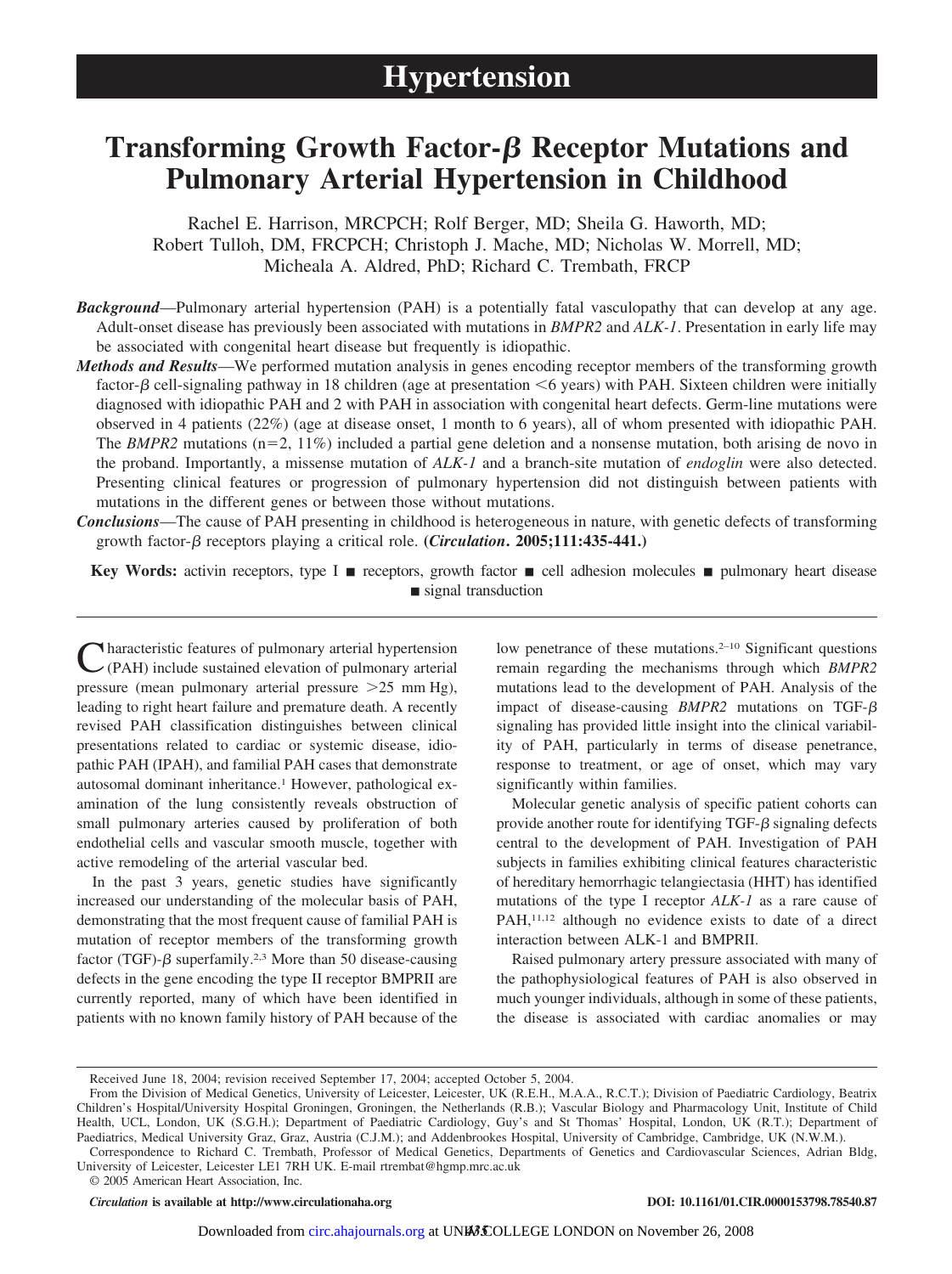reflect a failure to adapt to extrauterine life.13 Uncertainty remains as to whether PAH presenting in childhood represents a single disease or distinct entities with overlapping clinical features.

We hypothesized that some cases of PAH presenting in childhood may be attributable to  $TGF-\beta$  receptor defects. We now show an important role for genetic defects encoding a range of receptor molecules within the  $TGF- $\beta$$  pathway in the etiology of PAH presenting in childhood. These findings have important implications for the investigation and management of families presenting with very-early-onset PAH and suggest that at least in some patients, PAH is a consequence of an inherited developmental defect of the pulmonary vasculature.

# **Methods**

All samples were obtained after informed consent was secured, and the study was approved by the Trent Multicenter Research Ethics Committee.

Patients diagnosed with PAH before reaching 6 years of age were ascertained from European centers specializing in the management of PAH in childhood. Pulmonary hypertension was defined by standard clinical methods, including cardiac catheterization, as described previously.2

Patients with familial PAH  $(\geq 2$  cases of PAH in first-, second-, or third-degree relatives) or disorders known to be associated with PAH (connective tissue diseases, HIV, portal hypertension, structural pulmonary abnormalities) were excluded.

DNA was isolated by standard protocols, and the protein coding sequence for *BMPR2* (exons 1 through 13, primers available on request) and *ALK-1* (exons 2 through 10, primers as previously described)14 was amplified from genomic DNA, together with intron-exon boundaries. Polymerase chain reaction (PCR) products were purified with the QIAquick purification kit (Qiagen) and cycle sequenced with ABI Big Dye terminator on an ABI PRISM 377 (Applied Biosystems). In addition, the protein coding sequence for *endoglin*, encoding a type III receptor, was amplified (exons 1 through 14, primers available on request) and sequenced in patient 20514.

All samples were screened for partial gene deletions or duplications by estimation of copy number of *BMPR2* exons 1, 6, and 12, together with *ALK-1* exons 2, 6, and 10, by fluorescent dosage PCR as previously described.4 Copy number of all exons of *BMPR2* was investigated in patient 7913 with multiplex ligation-dependent probe amplification (MLPA).15 Oligonucleotide probes for MLPA were designed for each exon of *BMPR2*, together with 3 control genes synthesized by Biolegio BV, and arranged into 3 multiplex assays of 7 or 8 probes (details available on request). MLPA was conducted on 100 ng genomic DNA with reagents kit from MRC-Holland according to the manufacturer's protocol and analyzed on the ABI 377. For each sample, peak heights of *BMPR2* probes were normalized against the sum of all control peaks. Patient samples were then normalized to the mean of 6 normal control samples.

For RNA isolation, leukocytes were recovered from peripheral blood through Ficoll density gradient centrifugation (Amersham Biosciences), and monocytes were isolated with the MiniMACS separation unit (Miltenyi Biotec). Monocytes were incubated in plastic tissue culture plates for 24 hours; then, cells were harvested and RNA was extracted with the QIAamp RNA blood mini kit (Qiagen). cDNA was prepared from this using (dT)10 Primer for cDNA synthesis (Roche) with AMV reverse transcriptase (Roche). Endoglin transcripts were amplified between exon 11 and the 3 UTR by PCR (primers available on request) and size fractionated on a 1% agarose gel. Amplified products were individually excised from the agarose gel, purified with QIAquick gel purification kit (Qiagen), and cycle sequenced as above.

# **Results**

Eighteen individuals (8 female, 10 male) diagnosed with PAH before reaching 6 years of age were identified (the Table). Fifteen had no additional clinical disorders known to be associated with PAH and hence were diagnosed with IPAH. One patient was diagnosed with IPAH at the age of 3 months and subsequently developed features (cutaneous telangiectasia, epistaxis) of HHT at the age of 8 years. Two patients had congenital heart defects.

Mutations were identified in 4 patients (the Table and Figures 1 and 2). Each mutation is novel and predicted to alter the expression, structure, or function of the receptor components with deleterious functional consequences. Because none of these DNA variants were detected in  $>100$  normal control chromosomes, they were considered mutations that cause disease.

Heterozygous partial gene deletion of *BMPR2* was identified in genomic DNA from one patient through reduced copy number of exon 6 using fluorescent dosage PCR (Figure 1A). To characterize this further, we used MLPA to assess copy number of each exon of *BMPR2*. These studies demonstrated genomic deletion of *BMPR2* exons 5, 6, and 7, which encode part of the kinase domain of BMPRII (Figure 1B). An mRNA transcript produced from this mutant allele would be predicted to have exon 4 spliced directly to exon 8, with the loss of exons 5 through 7 (Figure 3A). This prediction was confirmed by reverse-transcriptase PCR analysis (data not shown). This deletion of 438 nucleotides does not disrupt the reading frame of the mRNA transcript, so no premature termination codon is produced, and nonsense-mediated RNA decay would not be expected.16 Translation of mutant mRNA would be expected to result in a protein with the loss of 146 amino acid residues, responsible for encoding nearly half of the kinase domain of BMPRII (Figure 3A). This would significantly impair the signaling ability of BMPRII and cause major alteration of the protein structure. This genomic deletion was seen in a 4-year-old boy with IPAH (patient 7913) who had no known family history of pulmonary hypertension. Analysis of samples from both parents confirmed that this mutation had arisen de novo.

A novel nonsense mutation of *BMPR2* was identified in a girl who presented with IPAH at 6 years of age (patient 21140; Figure 1C). This produces a premature termination codon in exon 1 of *BMPR2* (W16X), expected to lead to nonsense-mediate decay of the mutant mRNA transcript.16 If any mutant transcript were translated, the resulting protein would be severely truncated, consisting of only the first 15 amino acids of the ligand-binding domain, essentially creating a null allele (Figure 3A). This girl had no known family history of PAH, and the mutation was not detected in parental samples, confirming that the mutation had occurred de novo.

In a child diagnosed with IPAH at 20 months of age (patient 7912), a novel heterozygous single– base pair substitution was identified in exon 10 of *ALK-1*, predicted to lead to the substitution of glutamine at amino acid residue 484 by arginine (Figure 1D). This mutation occurs within the highly conserved NANDOR box region of *ALK-1*, within which we have previously identified 2 independent missense mutations in patients with HHT-related PAH<sup>11,12</sup> (R484W and K487T;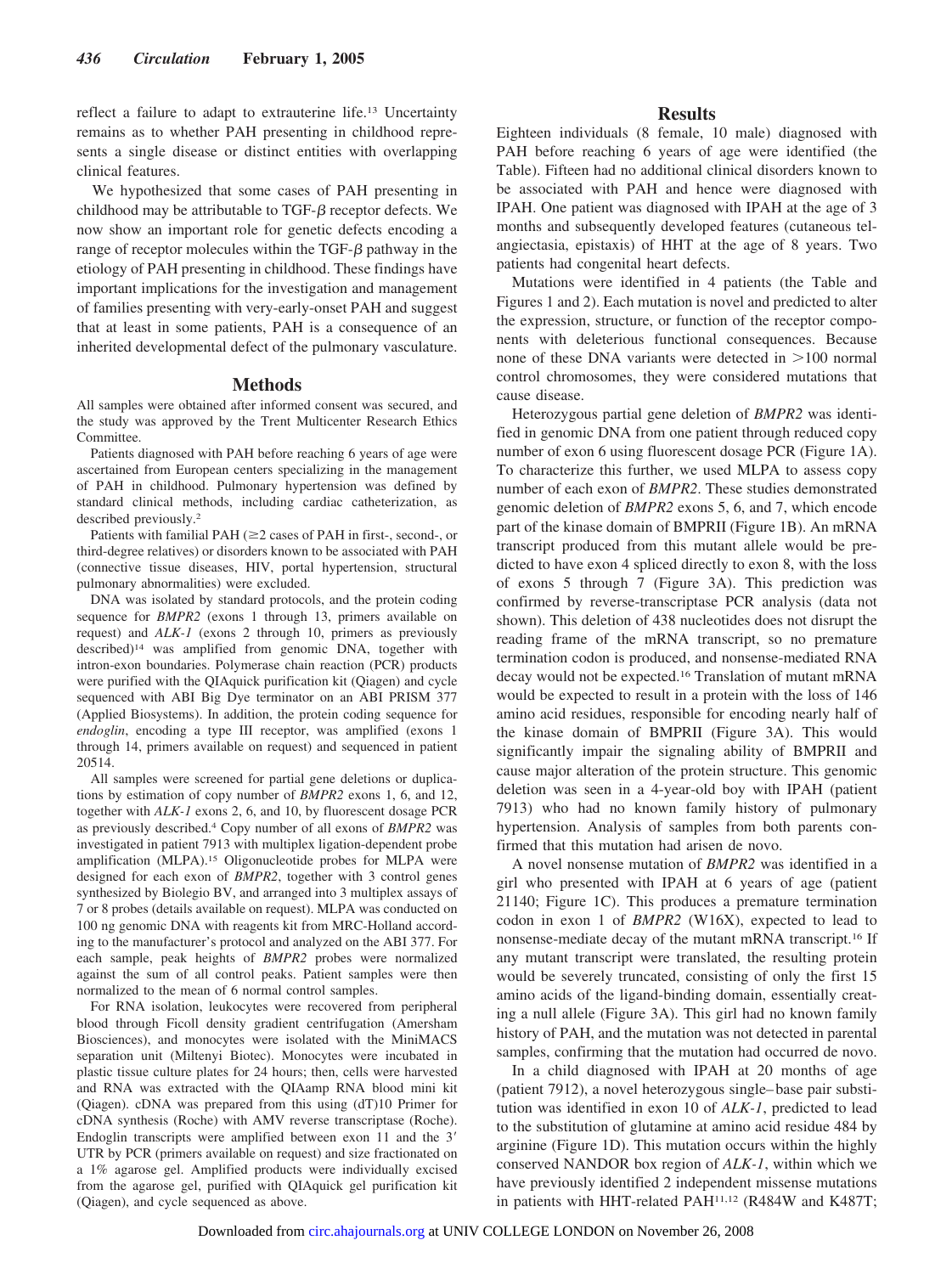|         |                  |                                          |     |                        | Catheter Data  |                |                                                               |                        |                           |                                                    |
|---------|------------------|------------------------------------------|-----|------------------------|----------------|----------------|---------------------------------------------------------------|------------------------|---------------------------|----------------------------------------------------|
| Patient | <b>Diagnosis</b> | Additional<br>Features                   | Sex | Age at<br>Presentation | MPAP.<br>mm Hq | PCWP,<br>mm Hq | CI.<br>$\mathsf{L}\cdot\mathsf{min}^{-2}\cdot\mathsf{m}^{-2}$ | PVR,<br>$WU \cdot m^2$ | Clinical<br><b>Status</b> | Mutation                                           |
| 7816    | <b>IPAH</b>      |                                          | F   | 20 mo                  | 65             | 12.0           | 2.4                                                           | 22.1                   | Died, age 23 mo           | WT                                                 |
| 7819    | <b>IPAH</b>      |                                          | F   | 3 <sub>v</sub>         | 50             | 9.0            | 2.9                                                           | 14.1                   | Alive, age $\geq$ 10 y    | WT                                                 |
| 7824    | <b>IPAH</b>      |                                          | F   | 4 <sub>v</sub>         | 51             | 4.5            | 4.6                                                           | 10.0                   | Alive, age $\geq 8$ y     | WT                                                 |
| 7827    | <b>IPAH</b>      |                                          | M   | 14 mo                  | 70             | 6.0            | 4.1                                                           | 15.6                   | Alive, age $\geq 5$ y     | WT                                                 |
| 7830    | <b>IPAH</b>      |                                          | M   | 14 mo                  | 41             | 7.0            | 3.5                                                           | 9.7                    | Alive, age $\geq$ 4 y     | WT                                                 |
| 7833    | <b>IPAH</b>      |                                          | M   | $1 \text{ mo}$         | 37             | 6.0            | 3.6                                                           | 8.6                    | Alive, age $\geq$ 8 y     | WT                                                 |
| 7836    | <b>IPAH</b>      |                                          | M   | $7 \text{ mo}$         | 79             | 6.0            | 2.4                                                           | 30.4                   | Died, age 12 mo           | WT                                                 |
| 7863    | <b>IPAH</b>      |                                          | F   | 6 y                    | $>40*$         |                | Not done                                                      |                        | Alive, age 31 y           | WT                                                 |
| 7912    | <b>IPAH</b>      |                                          | F   | 18 mo                  | 65             | 9.0            | 1.3                                                           | 42.8                   | Alive, age 5 y            | $ALK-1$<br>1451G→A R484Q                           |
| 7913    | <b>IPAH</b>      |                                          | M   | 4y                     | 54             | 14.0           | 2.9                                                           | 13.5                   | Alive, age 5 y            | BMPR2 $\delta$ exon 5/6/7                          |
| 7914    | <b>IPAH</b>      |                                          | F   | 2y                     | 68             | 15.0           | 1.6                                                           | 33.4                   | Alive, age 4 y            | WT                                                 |
| 8060    | <b>IPAH</b>      | Congenital AV block,<br>pacemaker        | M   | $5 \text{ mo}$         | 33             | 13.0           | 3.8                                                           | 5.3                    | Alive, age 2 y            | WT                                                 |
| 8063    | <b>IPAH</b>      |                                          | F   | 2y                     | 60             |                | Not done                                                      |                        | Alive, age 4 y            | WT                                                 |
| 21126   | <b>IPAH</b>      |                                          | M   | 19 mo                  | 69             | 7.0            | 1.6                                                           | 38.8                   | Alive, age 22 mo          | WT                                                 |
| 21140   | <b>IPAH</b>      |                                          | F   | 6 y                    | 66             | 8.0            | 2.1                                                           | 27.6                   | Alive, age 7 y            | <b>BMPR2</b><br>$47G \rightarrow A$<br><b>W16X</b> |
| 20514   | <b>IPAH</b>      | HHT with PAVM<br>diagnosed at 8 y of age | M   | $1 \text{ mo}$         | 45             | 3.0            | 2.6                                                           | 16.1                   | Alive, age 9 y            | <b>ENG IVS12</b><br>$-22T \rightarrow C$           |
| 6380    | PAH with CHD     | <b>VSD</b>                               | M   | 7 mo                   | 66             | 9.0            | 3.1                                                           | 18.6                   | Alive, age $\geq 7$ y     | WT                                                 |
| 7839    | PAH with CHD     | Neonatally corrected TGA                 | M   | 2 wk                   | 53             | 7.5            | 2.8                                                           | 16.2                   | <b>NK</b>                 | WT                                                 |

#### **TGF- Alterations in Patients With PAH Presenting in Childhood**

Diagnosis is the clinical classification at presentation according to the classification system proposed at the 3rd World Symposium on pulmonary arterial hypertension. MPAP indicates mean pulmonary artery pressure (normal range 10 to 20 mm Hg); PCWP, pulmonary capillary wedge pressure (normal range 4 to 12 mm Hg); CI, cardiac index (cardiac output [L/min] divided by body surface area [m²]); PVR, pulmonary vascular resistance (MPAP minus PCWP divided by CI, normal range 1.0 to 2.0 WU · m<sup>2</sup>); WT, wild-type *BMPR2* and ALK-1 sequence and dosage;  $\delta$  exon 5/6/7, 50% dosage reduction of *BMPR2* exon 5, 6, and 7 by MLPA; *ENG* IVS12 -22T>C, substitution of T by C at nucleotide position -22 in intron 12 of *endoglin;* PAVM, pulmonary arteriovenous malformation; CHD, congenital heart disease; VSD, ventricular septal defect; TGA, transposition of the great arteries; and NK, not known.

\*Original catheter data not available. Pulmonary artery pressures estimated to be 40 mm Hg with Doppler echocardiography.

Figure 1D). This region is considered necessary for the phosphorylation of type I receptors and endocytosis of the receptor complex in TGF- $\beta$  signaling.<sup>17</sup> Now 5 years old, the affected child displays no manifestations of HHT, which most commonly develop in late childhood or early adulthood.18 Additional assessment revealed no family history of HHT, and the mutation was absent in a maternal genomic DNA sample. A paternal DNA sample was not available for analysis.

Patient 20514 was diagnosed with IPAH at 3 months of age. At 8 years of age, he developed epistaxis and cutaneous telangiectases, and contrast echocardiography demonstrated microvascular pulmonary AV malformations, leading to a revised diagnosis of HHT-related PAH. Because no mutations were identified within either *ALK-1* or *BMPR2*, sequence analysis of *endoglin* was performed. A  $T\rightarrow C$  substitution was identified within a putative branch-site sequence in intron 12 of *endoglin*, 22 bp upstream of exon 13 (Figure 2A). This might be predicted to cause skipping of exon 13 or retention of intron 12 within the endoglin transcript.<sup>19-21</sup> To assess the consequences of the sequence variant on transcript splicing, RNA was isolated from activated monocytes, and

endoglin transcript between exon 11 and the 3' UTR was amplified and size fractionated. High levels of product were obtained for a fragment of the expected size for wild-type endoglin, and an additional fragment  $\approx$  110 bp smaller was present at much lower levels (Figure 2B). Sequencing of the smaller fragment showed juxtaposition of exons 12 and 14, indicating that exon 13 had been spliced out of this transcript (Figures 2C and 3B). The larger fragment was confirmed to be of wild-type sequence. Loss of exon 13 does not disrupt the reading frame of the endoglin transcript, so if translated, a mutant transcript would be predicted to produce a protein with deletion of amino acid residues from 582 to 618, which includes the transmembrane domain of endoglin (Figure 3B). Analysis of parental samples demonstrated that the mutation has been inherited from the patient's father, who does not have pulmonary hypertension and currently manifests no signs or symptoms of HHT at 33 years of age. The presence of pulmonary, hepatic, and cerebral AV malformations has also been excluded in the patient's father through bubble contrast echo, abdominal ultrasound, and cranial MRI with contrast, respectively.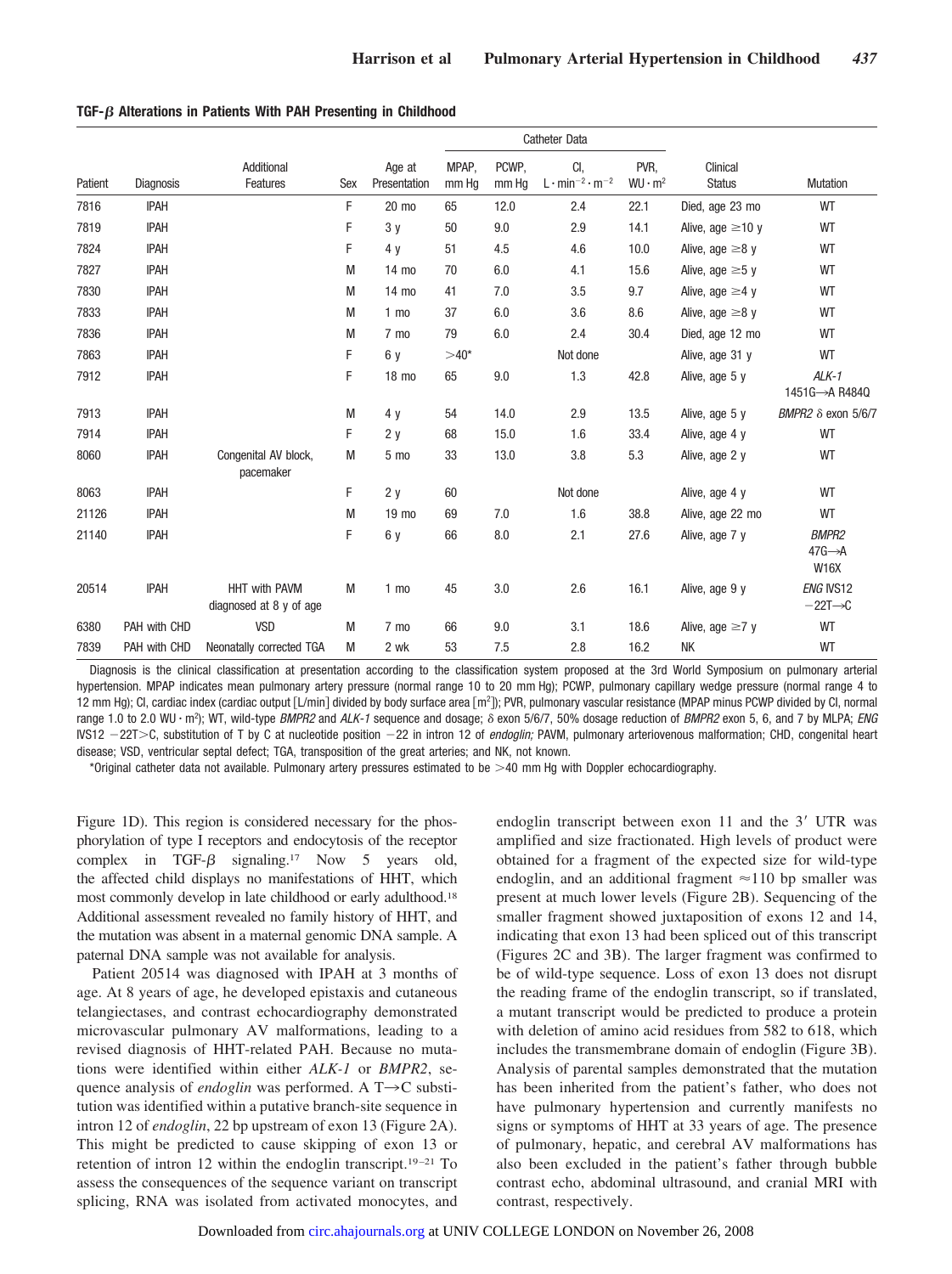

**Figure 1.** A, B, TGF- $\beta$  sequence variation and partial gene deletions in patients with PAH presenting in childhood. A, Dosage electropherograms showing normal control (i) and heterozygous deletion of exon 6 of *BMPR2* in patient 7913 (ii). Deletion was determined by assessment of dosage quotient (DQ) as described previously4 (exon 6  $DQ \leq 0.5$  for patient 7913) and can be seen as reduced peak area of *BMPR2* exon 6 compared with normal control. B, MLPA electropherograms showing normal control (i) and heterozygous deletion of exons 5, 6, and 7 of *BMPR2* in patient 7913 (ii). Deletion was determined by calculation of dosage quotient as described in Methods and can be seen as reduced peak area of *BMPR2* exons 5, 6, and 7 compared with normal control. Exons 4 and 8 are seen to be normal. C, D, Sequencing chromatograms demonstrating heterozygous sequence variants. C, Substitution of G by A at nucleotide position 47 in exon 1 of *BMPR2*, changing codon 16 from tryptophan to stop codon in patient 21140. D, Substitution of G by A at nucleotide position 1451 of *ALK1* exon 10, changing codon 484 from arginine to glutamine in patient 7912. Conservation of amino acids within NANDOR box region (underlined) of *ALK-1*. 17

# **Discussion**

Our data indicate a critical role for diverse genetic defects of the TGF- $\beta$  pathway in the etiology of PAH presenting in childhood, with mutations identified in 4 of 18 subjects (22%). Mutations were identified in *BMPR2*, *ALK-1*, and *endoglin*, demonstrating significant genetic heterogeneity for the development of PAH in childhood.

We identified 2 novel mutations in *BMPR2* from 18 patients developing PAH before 6 years of age  $(n=2, 11\%)$ , including one partial gene deletion and one nonsense mutation. This is consistent with reports that *BMPR2* mutations occur in up to a third of adult patients with IPAH5,10 but contrasts with data from a study of children developing PAH before reaching 14 years of age that detected no *BMPR2* mutations in this group. The authors conclude that IPAH in childhood may have a different genetic background than in adults and proposed a recessive mode of inheritance based on pulmonary artery pressure response to exercise in relatives.22 Few parental samples were available for analysis in previous studies of adults with sporadic IPAH, but de novo mutation has been reported (2 of 5), in addition to inheritance of mutations from healthy fathers (3 of 5).5 Both *BMPR2*



**Figure 2.** Branch-site mutation and abnormal splicing of endoglin transcript in HHT-related PAH. A, Sequencing chromatogram demonstrating heterozygous sequence variant  $T\rightarrow C$  at nucleotide 22 in intron 12 of *endoglin* in patient 20514 within putative branch-site sequence compared with consensus branch-site sequence.19 B, PCR amplification of endoglin cDNA between exon 11 and 3' UTR with size fractionation of PCR products on 1% agarose gel demonstrates 2 fragments in patient 20514. Expected wild-type product of 384 bp is present in patient 20514 and normal control. Smaller fragment is seen in patient 20514 alone and is present at much lower levels. C, Cycle sequencing of transcripts demonstrates wild-type sequence in larger fragment and exon 12 adjacent to exon 14 in smaller fragment, indicating that exon 13 has been spliced out of transcript. Y indicates pyrimidine; R, purine; and N, any nucleotide.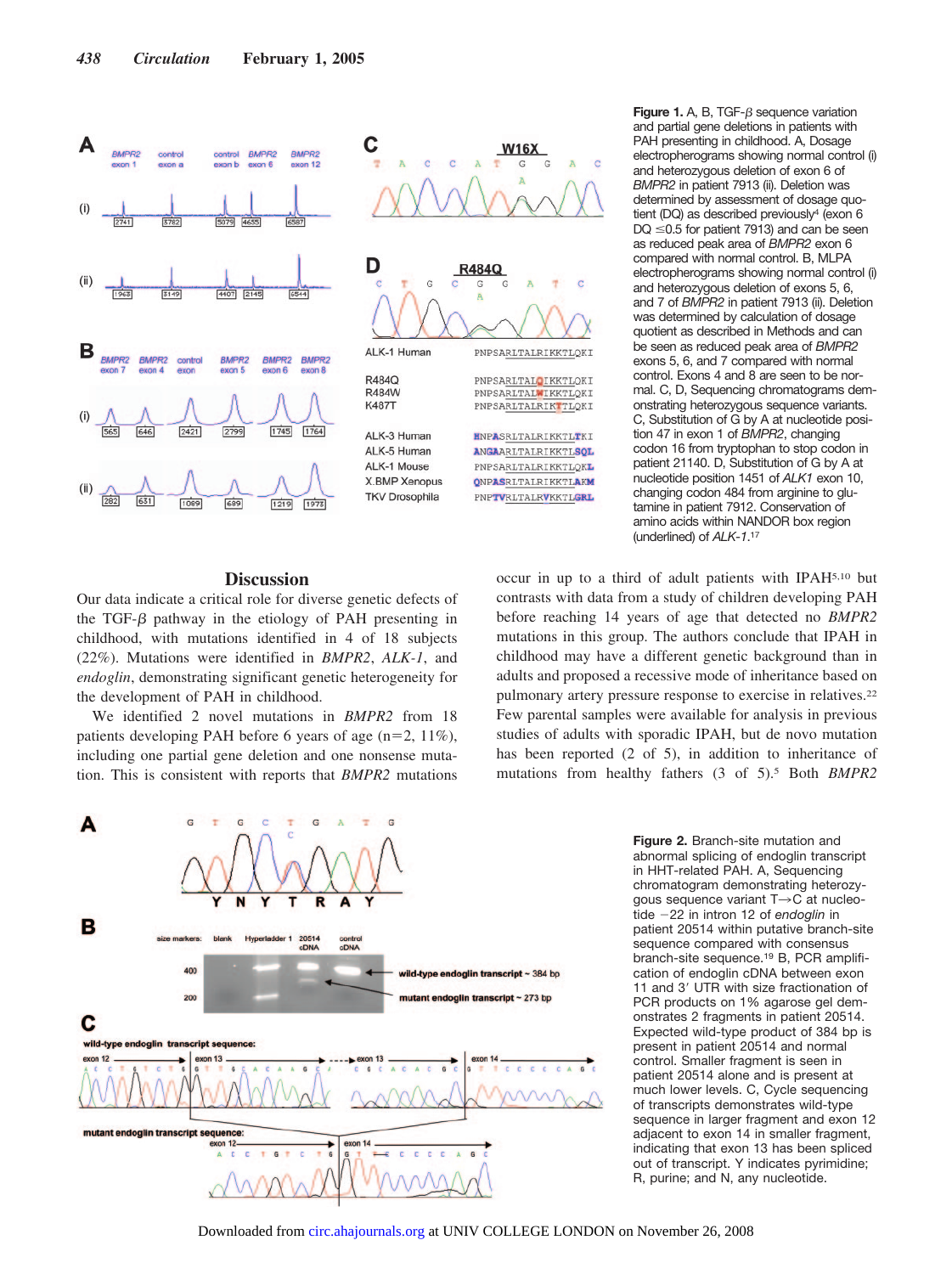#### A **BMPR2 DNA: WT**  $\leftrightarrow$  $\overline{\phantom{a}}$  $\begin{array}{c} \begin{array}{c} \begin{array}{c} \begin{array}{c} \end{array} \\ \end{array} \end{array} \end{array} \end{array}$ **BMPR2** mature RNA: 2 3 4 5 6 7 8 9 10 11  $12$ exons: **WT**  $A$ 5/6/  $\overline{\phantom{a}}$  $3.50$  $=$  + NMD W18X **BMPRII** protein kinase domain intracellular tail WT  $\triangle$  5/6/7 + tertiary structural changes W16X В endoglin DNA: 8 9a/9b 10  $12$  $11$ **WT** ENG IVS ----------- $-22$  T>C endoglin mature RNA:  $2 \t3 \t4 \t5$ 6 7 8 9a/b1011 12 13 14 **WT** <u> 1980 - Anton Antonio III, matematik</u> **ENG IVS 12** -----------22 T>C Endoglin protein: intracellular tail **WT** ENG IVS 12  $-22$  T>C

**Figure 3.** Illustration of impact of genomic mutations on RNA transcripts and protein structure. Cartoon (not drawn to scale) illustrates impact of mutations identified in DNA on mature RNA transcript and predicted protein structure for *BMPR2* (A) and *endoglin* (B). RNA transcript changes have been confirmed experimentally for *BMPR2*  $\Delta$ 5/6/7 and *ENG* IVS12 -22T $\rightarrow$ C. Protein structural changes are predicted from RNA changes. WT indicates wild-type sequence; PTC, premature termination codon; NMD, nonsense-mediated decay of RNA transcript resulting from detection of PTC; 5/6/7, deletion of *BMPR2* exons 5, 6, and 7; W16X, substitution of G by A at nucleotide position 47 in exon 1 of *BMPR2*, changing codon 16 from tryptophan to stop codon; and *ENG* IVS12 -22T>C, substitution of T by C at nucleotide position 22 in intron 12 of *endoglin*.

mutations identified in our present study have arisen de novo, demonstrating that spontaneous mutation makes a significant contribution to the genetic basis of apparently sporadic cases of IPAH, a critical observation for the appropriate counseling of parents and relatives who already are anxious about the diagnosis of this potentially devastating cardiovascular disorder in a child.

The 2 *BMPR2* mutations we report are both novel, adding to the wide range of mutations already described.<sup>2-10</sup> Remarkably few recurrent mutations have been identified, with most

mutations "private" to independent kindreds. The nonsense mutation W16X would generate the earliest premature termination codon reported thus far and effectively represents a null allele, consistent with the proposal that haploinsufficiency of BMPRII forms the molecular basis of IPAH.4

We have included a screen for partial gene deletions of *BMPR2* by assessing copy number of exons 1, 6, and 12, a step not included in most PAH mutation reports to date. Detection of a large genomic deletion that extends from exons 5 through 7 suggests that future studies of PAH cohorts, particularly those exploring the molecular pathogenesis of PAH, should include a comprehensive search for small- and large-scale rearrangements at the *BMPR2* locus.

Of significant interest, Roberts et al<sup>23</sup> have also recently reported identified *BMPR2* mutations in 6% of a mixed cohort of adults and children with congenital heart disease and PAH. Congenital heart disease involving significant intracardiac shunting can be considered an independent risk factor for the development of PAH through the Eisenmenger syndrome. In contrast, many congenital cardiac defects may be observed in patients with PAH but are not thought to contribute directly to the development of pulmonary hypertension. Pulmonary hypertension in association with such defects is therefore considered IPAH.13 Two recent reports have implicated BMP signaling as crucial to the normal formation of the cardiac outflow tract and cardiac septation. A homozygous mouse defective for BMPR-II receptor– mediated signaling revealed outflow tract defects, including the absence of septation of the conotruncus below the valve level.24 Further investigation of the BMP pathway in mouse cardiac development demonstrated that ablation of the BMP type I receptor ALK-3 in neural crest cells also leads to severe outflow tract defects, including failure of septation.25 Taken together, these data raise the intriguing possibility that *BMPR2* mutations may lead to congenital heart defects in humans and may be a predisposition to PAH. Molecular genetic analysis of cohorts of patients with congenital heart defects is now underway to test this hypothesis.

A mutation leading to abnormal splicing of the endoglin transcript was identified in a child with HHT-related PAH. This abnormally spliced endoglin transcript was present at much lower levels than wild type, consistent with previous reports and the hypothesis that mutations in *endoglin* lead to HHT through haploinsufficiency.<sup>26,27</sup> Markedly reduced levels of mutant transcript may occur despite the absence of a premature termination codon that would stimulate nonsensemediated RNA decay through reduced splicing efficiency.28 This child developed signs of HHT at 8 years of age but had initially presented with typical features of PAH, including a high pulmonary vascular resistance, at 3 months of age. HHT-related PAH has previously been reported, albeit predominantly in association with mutations in *ALK-1*. 11,12,29,30 We have observed that patients with pulmonary hypertension and *endoglin* mutations underlying HHT typically have considerably lower pulmonary vascular resistance.<sup>12</sup> It is therefore interesting to note that the pulmonary vascular resistance in this child decreased during the following years, a change that may be associated with the gradual development of microvascular pulmonary AV malformations.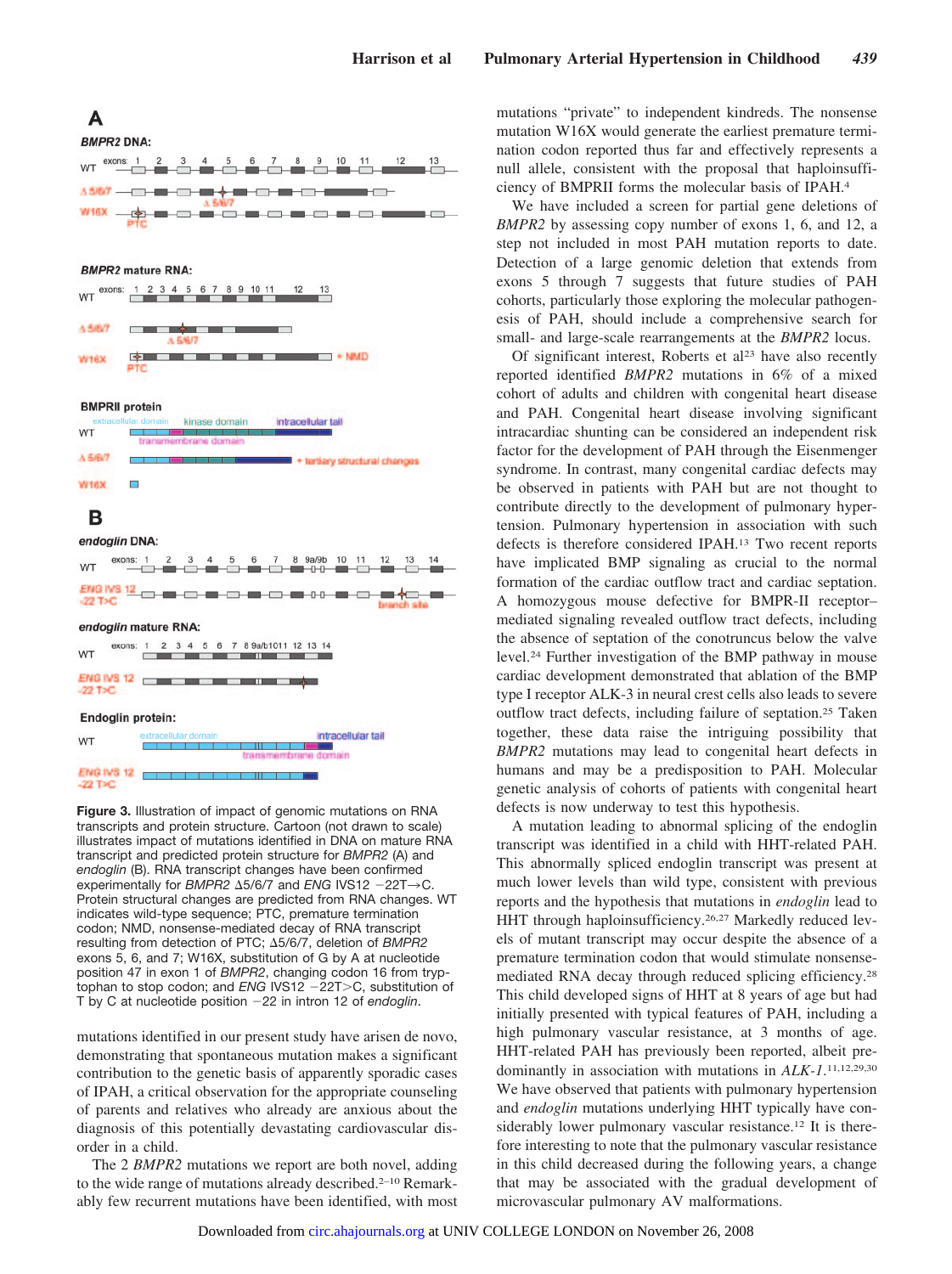Although no family history of HHT or PAH was known in this family, this mutation had been inherited from the child's father, who remains free of manifestations of HHT at 33 years of age. These findings emphasize the considerable variation of clinical features previously noted in HHT even within a single family.31 Although current reports estimate that the penetrance of endoglin mutations is high, with up to 88% of patients with HHT1 reporting nosebleeds by 30 years of age, these data have been obtained by self-report in families already known to specialist HHT services, so findings may be biased toward individuals with more severe manifestations.18

The finding of germ-line mutation of the *ALK-1* and *endoglin* genes raises important points. First, and of clinical relevance, our results highlight that PAH is an uncommon but serious presentation of the autosomal dominant syndrome HHT in children and may occur as an early and initial presentation of HHT within a family. A detailed family history and careful examination of parents for subtle manifestations of HHT are required, although phenotypic variability and the possibility of de novo mutation mean that the diagnosis cannot be excluded if no abnormalities are identified within the family. In such circumstances, molecular genetic analysis provides the only means for accurate counseling of families regarding future management and recurrence risk.

Second, our data emphasize a critical role for receptor members of the TGF- $\beta$  superfamily in the development and maintenance of the pulmonary vasculature. TGF- $\beta$  signaling induces a transcriptional response through ligand binding to a receptor complex comprising type I and II receptor kinases, which activate intracellular Smad-dependent and -independent pathways, a process that may be further regulated by the expression of type III (eg, endoglin) receptors.32 Despite the lack of evidence for a direct interaction between BMPR-II and ALK-1/endoglin complexes, there is extensive cross-talk between intracellular signaling pathways activated by these receptor complexes.33 For example, signaling via ALK-1 and BMP receptors occurs through the same set of receptor-regulated Smad proteins, Smads 1, 5, and 8.32,33 We anticipate that elucidation of the molecular impact of these mutations on downstream pathways will point to molecular mechanisms critical to the development of PAH.

The identification of the *ALK-1* mutant R484Q supplements the 2 previously reported independent missense mutations within the NANDOR box region of *ALK-1* identified in HHT-related PAH11,12 (Figure 1D). ALK-1 mutant constructs containing the K487T mutation were able to localize correctly to the cell surface, in contrast to most of the ALK-1 mutant constructs investigated,<sup>12</sup> and are predicted to disrupt endocytosis of the receptor complex.17 Interestingly, mutations in *BMPR2* appear to disrupt the interaction of the BMPRII receptor with tctex-1, a light chain of the molecular motor protein dynein required for normal trafficking of the receptor complex.9 Taken together, these data suggest that disruption of receptor complex trafficking may contribute to a common molecular mechanism underlying the pathogenesis of PAH associated with *BMPR2* and *ALK-1* mutations.

Clinical features at presentation did not distinguish between patients with mutations in the different genes or those

without mutations. Hence, the possibility of germ-line mutation TGF- $\beta$  receptor genes should be considered in all children presenting with PAH. Interestingly, substantial overlap is observed in terms of the detected mutations compared with those previously observed in subjects presenting at an older age, providing further evidence that additional genetic and/or environmental factors may influence the age of onset and presentation of PAH.

These data, obtained in a cohort with severe PAH presenting to specialist centers, do not allow estimation of the prevalence of TGF- $\beta$  receptor defects in childhood-onset PAH. Genomic mutations were not identified in 14 patients in this study, including 2 children with congenital heart disease, and the cause of PAH in this group remains to be identified. It is likely that the present mutation detection methods, although comprehensive, may not identify all TGF- $\beta$  receptor variants of functional significance, so further abnormalities in this pathway should be considered, in addition to investigation of other key pathways required for pulmonary vascular development, structure, and function.34

In conclusion, these data demonstrate a significant contribution for genetic defects of TGF- $\beta$  receptors to the etiology of PAH in childhood. This is clearly a finding of substantial importance for clinical management and genetic counseling, with the heterogeneous nature of the mutations identified representing a considerable challenge to the provision of genetic testing as a diagnostic service in IPAH. Although the molecular basis of the pathogenesis of PAH remains unclear, these findings raise important questions regarding the role of  $TGF- $\beta$  signaling defects in the normal development of$ cardiopulmonary vasculature, leading to early-onset disease.

## **Acknowledgments**

This work is supported by a British Heart Foundation grant RG/ 2000012. R. Harrison is a BHF Clinical Training Fellow. We thank all the patients and family members who took part in this study, Prof W. Schwinger for the isolation and activation of peripheral blood monocytes for patient 20514, Yvette Flynn for assisting with recruitment of families to the study, Jonathan Berg for helpful discussion of HHT and endoglin splicing, and Ed Schwalbe for expert technical assistance. The funders had no role in the design or interpretation of the data.

### **References**

- 1. Simonneau G, Galie N, Rubin LJ, Langleben D, Seeger W, Domenighetti G, Gibbs S, Lebrec D, Speich R, Beghetti M, Rich S, Fishman A. Clinical classification of pulmonary hypertension. *J Am Coll Cardiol*. 2004; 43(suppl):S5–S12.
- 2. Lane KB, Machado RD, Pauciulo MW, Thomson JR, Phillips JA 3rd, Loyd JE, Nichols WC, Trembath RC, for the International PPH Consortium. Heterozygous germline mutations in *BMPR2*, encoding a TGF-beta receptor, cause familial primary pulmonary hypertension. *Nat Genet*. 2000;26:81– 84.
- 3. Deng Z, Morse JH, Slager SL, Cuervo N, Moore KJ, Venetos G, Kalachikov S, Cayanis E, Fischer SG, Barst RJ, Hodge SE, Knowles JA. Familial primary pulmonary hypertension (gene PPH1) is caused by mutations in the bone morphogenetic protein receptor-II gene. *Am J Hum Genet*. 2000;67:737-7-44.
- 4. Machado RD, Pauciulo MW, Thomson JR, Lane KB, Morgan NV, Wheeler L, Phillips JA 3rd, Newman J, Williams D, Galie N, Manes A, McNeil K, Yacoub M, Mikhail G, Rogers P, Corris P, Humbert M, Donnai D, Martensson G, Tranebjaerg L, Loyd JE, Trembath RC, Nichols WC. *BMPR2* haploinsufficiency as the inherited molecular mechanism for primary pulmonary hypertension. *Am J Hum Genet*. 2001;68:92–102.